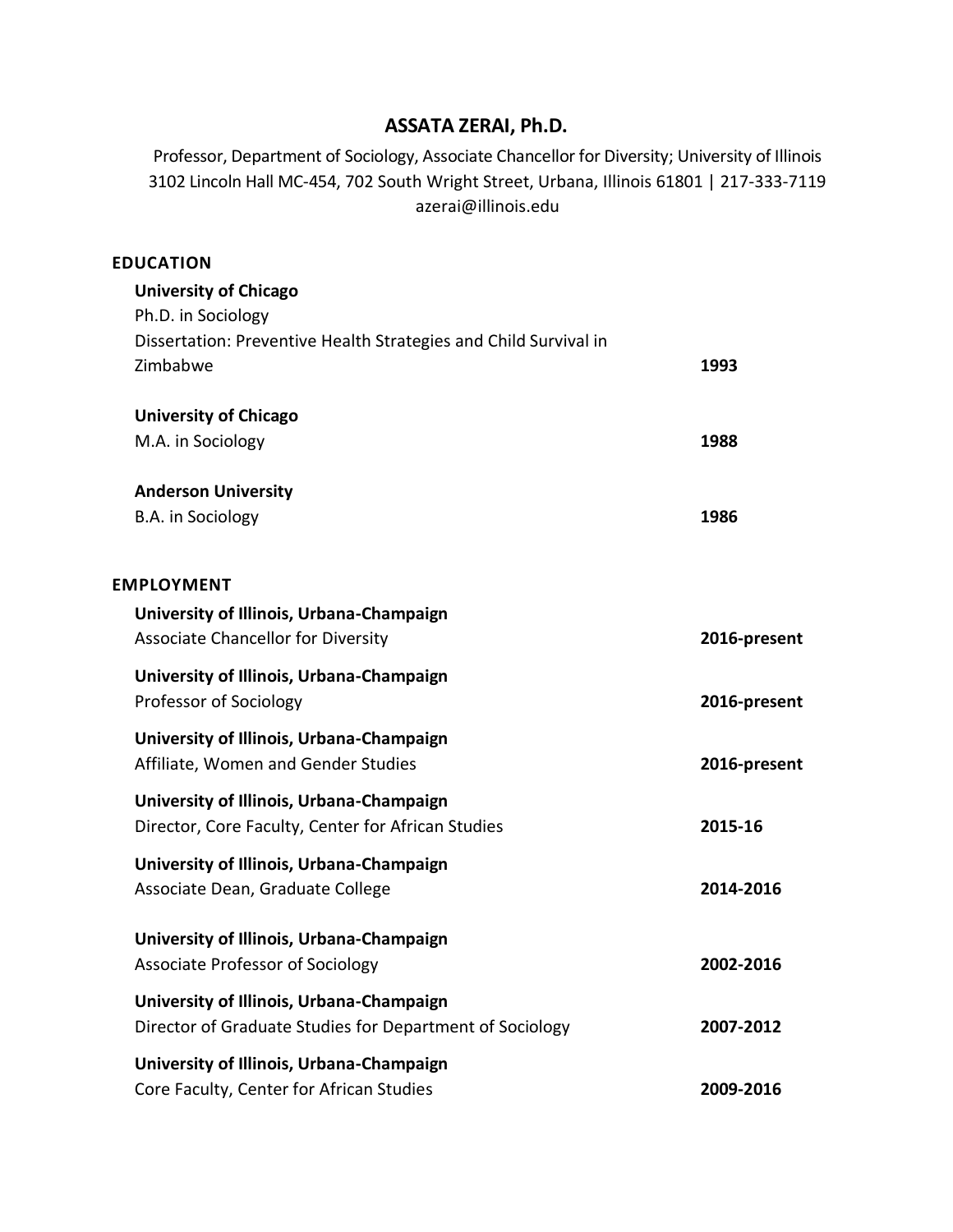| University of Illinois, Urbana-Champaign<br>Associate Professor, African American Studies and Research                   | 2002-2006 |
|--------------------------------------------------------------------------------------------------------------------------|-----------|
| National Development and Research Institutes, New York, NY<br><b>Research Fellow</b>                                     | 2003-2005 |
| <b>Syracuse University, Syracuse, NY</b><br>Associate Professor, Department of Sociology                                 | 2002      |
| <b>Syracuse University, Syracuse, NY</b><br>Assistant Professor, Department of Sociology                                 | 1994-2002 |
| <b>Syracuse University, Syracuse, NY</b><br>Senior Research Associate, Center for Policy Research                        | 1994-2002 |
| <b>RELATED EXPERIENCE</b><br>University of North Carolina, Chapel Hill, NC                                               |           |
| Postdoctoral Trainee, Carolina Population Center                                                                         | 1993-1994 |
| <b>Obafemi Awolowo University, Ile-Ife, Nigeria</b><br>Visiting Scholar and Lecturer of Demography and Social Statistics | 1993-1994 |
| University of Chicago, Chicago, IL<br>Predoctoral Trainee, Population Research Center                                    | 1990-1993 |
| <b>Children's Home and Aid Society, Chicago, IL</b><br><b>Research Associate</b>                                         | 1989-1990 |
| NORC, A Social Science Center, University of Chicago, Chicago, IL<br><b>Research Assistant</b>                           | 1988      |

## **AREAS OF SPECIALIZATION**

## **RESEARCH AREAS**

Multilevel analyses of Maternal and Child Health; National and Cross Cultural Health Inequality; Adaptations of Safe Water and Sanitation Technologies; Sociology of Religion; Multiculturalism and Christianity; Race, Class and Gender analyses; Africana Feminist Methods; Black Feminist Thought; Gender Equity and Development Effectiveness; Health Activism

**TEACHING AREAS**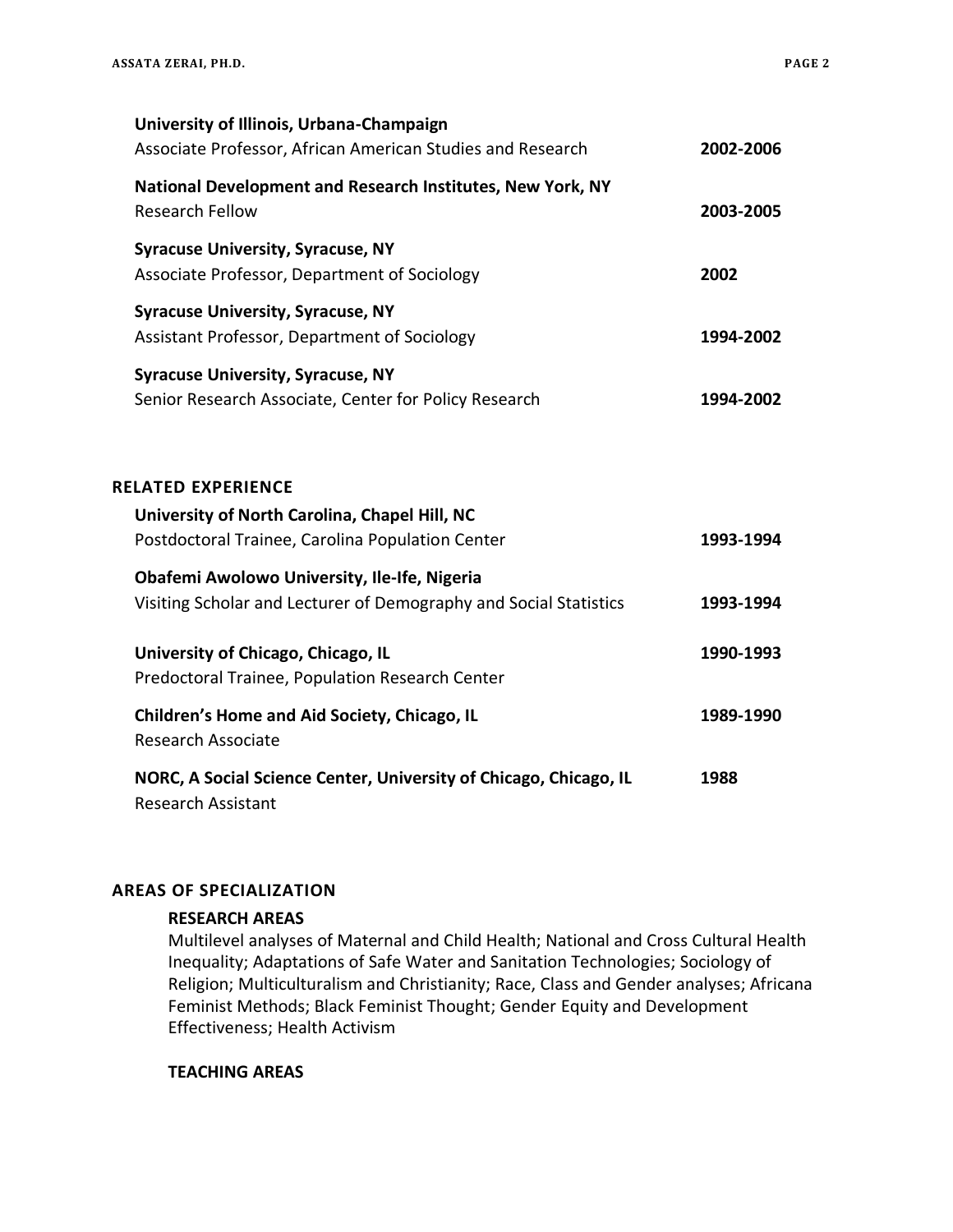Development of African Studies; Maternal and Child Health in Africa; Africana Feminisms; Race, Class and Gender; Quantitative and Qualitative Research Methods; Health Inequality; Social Science Perspectives on African American Studies; Black Feminist Thought

#### **RESEARCH TRACK RECORD**

#### **GRANT ACTIVITY**

U.S. State Department. Mandela Washington Fellowship Young African Leaders Academic Institute in Public Management. The Mandela Washington Fellowship for Young African Leaders (inaugurated in 2014) is the flagship program of President Obama's Young African Leaders Initiative (YALI). Co-Principal Investigators: Assata Zerai and Benito Marinas. November 2015-August 2016.

U.S. Department of Education. International and Foreign Language Education Program. Title VI National Resource Center at the Consortium of the Center for African Studies at the University of Illinois (Urbana-Champaign) and the Program in African Studies, Northwestern University. \$1M. Principal Investigators: Assata Zerai (UIUC) and Will Reno (NU). (2015-18)

Sloan Foundation. University Center of Exemplary Mentoring. \$1M. Lead Contact, Institutional Champion: Provost Ilesanmi Adesida, Co-Principal Investigators Graduate College Dean Sarah Lubienski, Graduate College Associate Dean, Assata Zerai, Bill Buttlar, Professor, Civil & Environmental Engineering & Associate Dean, College of Engineering, Lance Cooper, Professor & Associate Head for Graduate Programs, Physics, College of Engineering, Richard Laugesen, Professor, Mathematics and Director of Graduate Studies, College of Liberal Arts and Sciences; Wilfred Van Der Donk, Professor, Chemistry, College of Liberal Arts and Sciences (March 2015-June 2018)

University of Illinois. Seed funding for Sloan Grant. Office of the Provost. Graduate College Educational Equity. \$300,000. Co-Principal Investigators Graduate College Dean Sarah Lubienski, Graduate College Associate Dean, Assata Zerai. (2015-18)

University of Illinois. Research Board, Democracy in a Multiracial Society Manuscript Workshop Grant. Spring 2015. Assata Zerai. \$4000. (May 2015)

University of Illinois. Office of Diversity, Equity and Access. April 2014. DRIVE Grant. Assata Zerai, Antoinette Burton, Jorge Chapa and Ruby Mendenhall. \$5000. (2014-15)

National Science Foundation 2013 Safe Global Water and Sanitation Summit, Arusha Tanzania; Principal Investigator: Benito Marinas. Funding for Zerai and a grad student to attend to workshop (\$5000)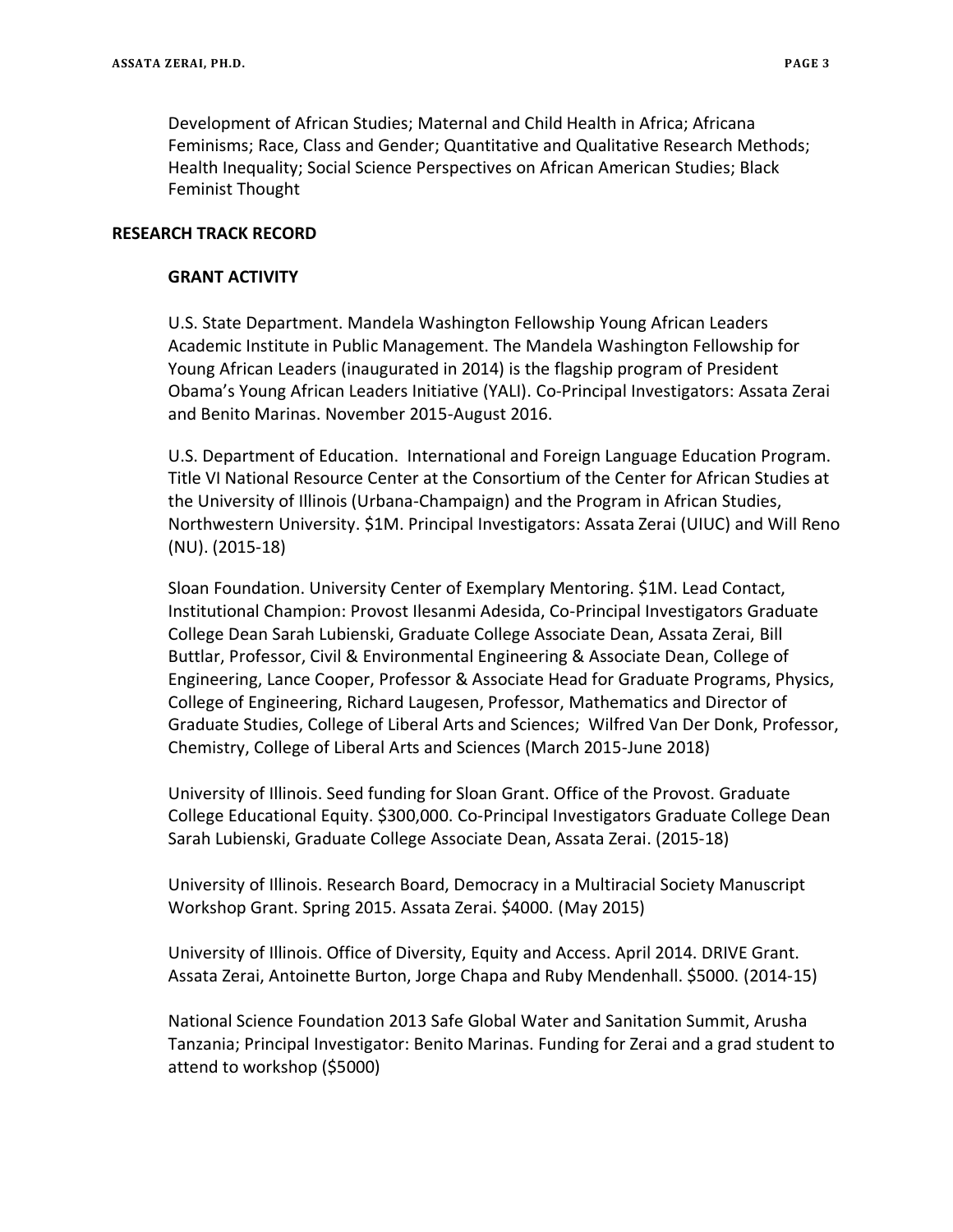Research Fellow 2004-2005. National Development and Research Institutes, Inc. New York, NY. Projects: Grandparents Experiences with Secondary Stigma in Healthcare Settings; Secondary Stigma among Health care workers in Nigeria; additional projects concerning harm reduction approaches to maternal substance use. \$50,000 (I declined.)

International Studies and Programs, Funds awarded to support a conference entitled "*HIV/AIDS in Africa: Gender, Agency and Empowerment*" with Ezekiel Kalipeni (\$6,000)

2004 African Studies, Funds awarded to support a conference entitled "*HIV/AIDS in Africa: Gender, Agency and Empowerment*" with Ezekiel Kalipeni (\$4,000)

2003 Research Board, Funds awarded for travel to research site to lay groundwork for CDMS project, titled "Grandparenting Cocaine-Exposed Children: Experiences with Secondary Stigma in Healthcare Settings" (\$500)

2004 African Studies, Funds awarded for travel to Johannesburg, South Africa to confer with co-investigator on the HIV project we are proposing to the National Institutes of Health (\$3000; I declined.)

Research Fellow 2003-2004. Center for Democracy in Multiracial Society, University of Illinois. Project title: "Grandparenting Cocaine-Exposed Children: Experiences with Secondary Stigma in Healthcare Settings." \$36,000

Research Fellow 2003-2004. National Development and Research Institutes, Inc. New York, NY. Projects: Grandparents Experiences with Secondary Stigma in Healthcare Settings; Secondary Stigma among Health care workers in Nigeria; additional projects concerning harm reduction approaches to maternal substance use. \$48,852

Principal Investigator, "Raising our Children's Kids" support from Syracuse University Aging Studies Center; \$25,000

Principal Investigator**,** Salaried research leave granted for Spring 1998 by Syracuse University to complete analysis of National Maternity and Infant Health Survey, write various manuscripts (articles and a book length manuscript) on maternal cocaine use and maternal and child health, and revise and resubmit the "Grandparenting Cocaine Exposed Children" proposal; \$25,000

Principal Investigator, "Evaluation of the New York Perinatal Data System" funded by the State of New York; \$92,358

Principal Investigator, "History of Child Survival in Zimbabwe" support from the Syracuse University Appleby-Mosher Fund; \$1000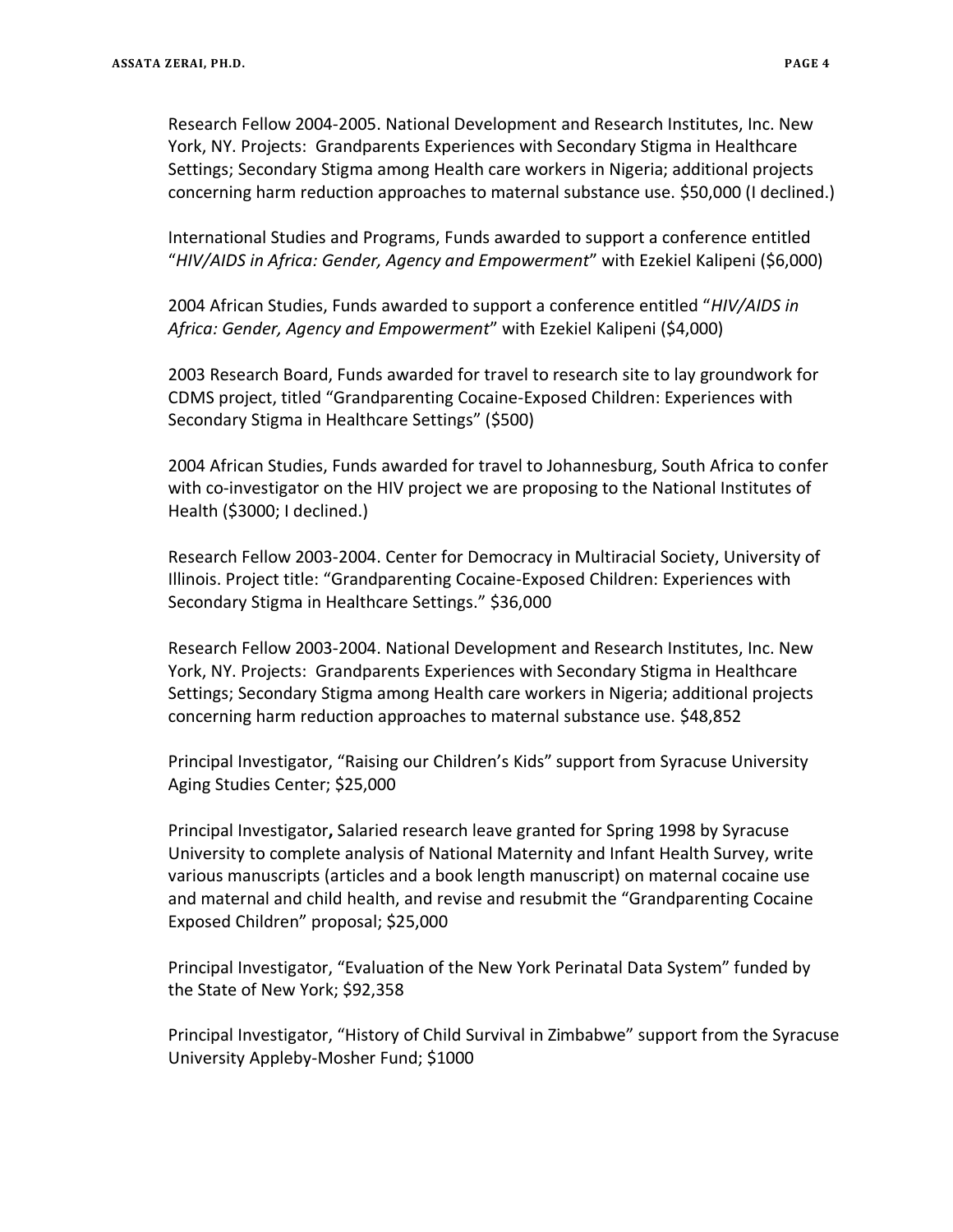Principal Investigator, "Grandparenting Cocaine Exposed Children" summer research assistant support for proposal development from the Syracuse University Center Policy Research; \$2000 (for two years)

Consultant, "Women's Health and Action Research Unit" funded by the Ford Foundation; \$100,000

#### **RECENT GRANT APPLICATIONS**

Social and Behavioral Sciences Research Initiative, University of Illinois proposal. "An Interdisciplinary Analytical Framework to Understand Socioeconomic and Cultural Contexts for Delivery of Safe Water, Sanitation, and Resource Management in Refugee Settlements and Host Communities in Uganda." PI: Assata Zerai, Professor of Sociology and Associate Chancellor for Diversity; Co-PI's: Teresia Olemako, Postdoctoral Scholar, Dept. of Geography & Geographic Information Science; Rebecca Morrow, Ph.D. Student, Dept. of Sociology; and Jeremy Guest, Assistant Professor of Civil & Environmental Engineering. \$20,000.

National Science Foundation ADVANCE Institutional Transformation PreProposal, "MOVING THE MIDDLE: Developing Diversity Champions and Building a Culture of Inclusive Excellence". Principal Investigator: Chancellor Robert J. Jones. Sandra Rodriguez-Zas and Assata Zerai, Co-PIs. Submitted April 2017.

Association of American Colleges and Universities supported by the S. Englehard Center and the Spencer Foundation. University of Illinois at Urbana-Champaign Campus Dialogue Series Project: Establishing Instructional Framework for Integrating Greater Purposes of Higher Education. Principal Investigator: Assata Zerai Co-Principal Investigator: Wallace Southerland. \$5000 (with an additional \$5000 central campus commitment). Submitted December 2016.

U.S. State Department. Mandela Washington Fellowship Young African Leaders Academic Institute in Public Management. The Mandela Washington Fellowship for Young African Leaders (inaugurated in 2014) is the flagship program of President Obama's Young African Leaders Initiative (YALI). Co-Principal Investigators: Assata Zerai and Benito Marinas. Submitted October 2015.

U.S. Department of Justice; NIJ Graduate Research Fellowship Program in the Social and Behavioral Sciences; OMB# 1121-0329. "That's Why We Always Fight Back": Using a Feminist, Life Course Analysis to Examine Resiliency of Survivors of Intimate Partner Violence at a Native American Reservation. PIs Rebecca Morrow and Assata Zerai. \$103k. Submitted April 2015.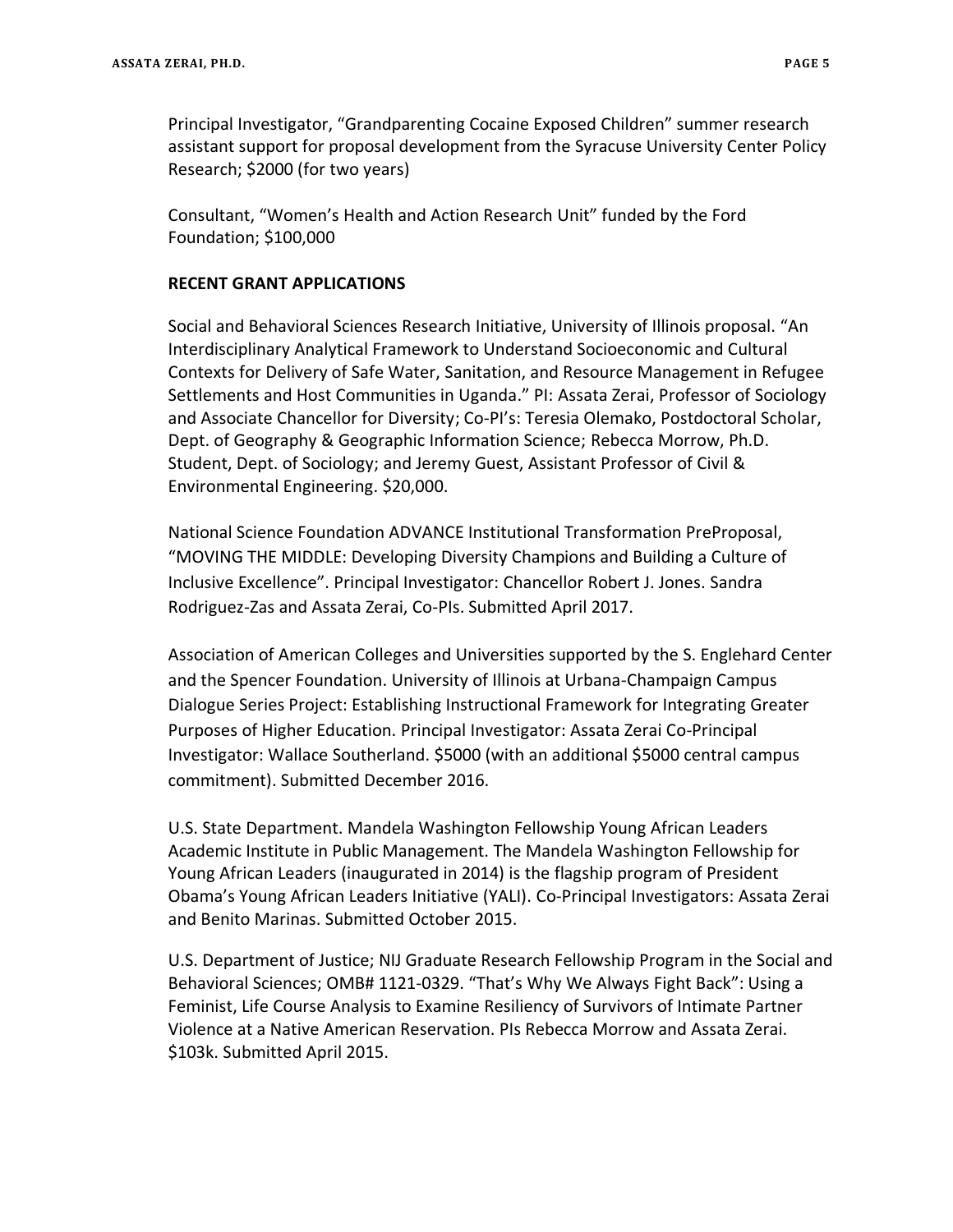Clark McPhail Manuscript Funding. Authors: Assata Zerai and Joanna Perez. An Emergent Africana Feminist Methodology: Women's Activism to Promote Health in Zimbabwe. \$2500. Submitted April 2015. Not funded.

National Science Foundation. FEW Workshop on Distributed Solutions for Rural and Periurban Communities in Arid and Semiarid Regions (to be held in Tanzania). Workshop Proposal through the Division of Chemical, Bioengineering, Environmental, & Transport Systems CBET for the Interactions of Food Systems with Water and Energy Systems solicitation. Session proposed (A. Zerai and M. Viswanathan co-chairs) *Session: Food-Energy-Water Technology: Designing and Implementing Environmentally, Economically, and Socially Sustainable Solutions.* Benito Marinas, PI. Submitted March 2015. \$100,000.

Focal Point, University of Illinois. Strengthening Diversity in Graduate Education through improved Visibility of STEM. Co-PIs Samniqueka Halsey, Sara Garcia, Kathryn Solórzano Lowell, Alexandra Harmon-Threatt, and Assata Zerai on behalf of the STEM - Female Empowerment Alliance. \$30,000. Submitted March 2015.

Sloan Foundation. University Center of Exemplary Mentoring. \$1M. Lead Contact, Institutional Champion: Provost Ilesanmi Adesida, Co-Principal Investigators Graduate College Dean Sarah Lubienski, Graduate College Associate Dean, Assata Zerai, Bill Buttlar, Professor, Civil & Environmental Engineering & Associate Dean, College of Engineering, Lance Cooper, Professor & Associate Head for Graduate Programs, Physics, College of Engineering, Richard Laugesen, Professor, Mathematics and Director of Graduate Studies, College of Liberal Arts and Sciences; Wilfred Van Der Donk, Professor, Chemistry, College of Liberal Arts and Sciences (Submitted December 2014 and awarded March 2015)

Institute for Sustainability, Energy, and Environment, Seed Grants to Launch Thematic Research Pre-Proposal Lead Contact/Director: Benito Marinas, Dept of Civil Engineering & Watercampws UIUC; Assata Zerai, Principal Investigator (Social Science Component); (Submitted Jan 2014-Not Funded)

University of Illinois. Office of Diversity, Equity and Access. April 2014. Drive Grant. Assata Zerai, Antoinette Burton, Jorge Chapa and Ruby Mendenhall. \$5000. (Submitted March 2014-Funded)

Pre-Proposal To Be Submitted By CAS For Funding From The University Of Illinois Extension And Outreach Initiative Submitted March 2014 Title: Promoting The ABCs of Cardiovascular Health Among Africana Women In Champaign And Vermilion Counties: Utilizing The Pen-3 Model To Create Culturally Sensitive Programming. PI's: Assata Zerai, Merle Bowen, And James Kilgore. Pre-Proposal Submitted March-2014-Not Funded.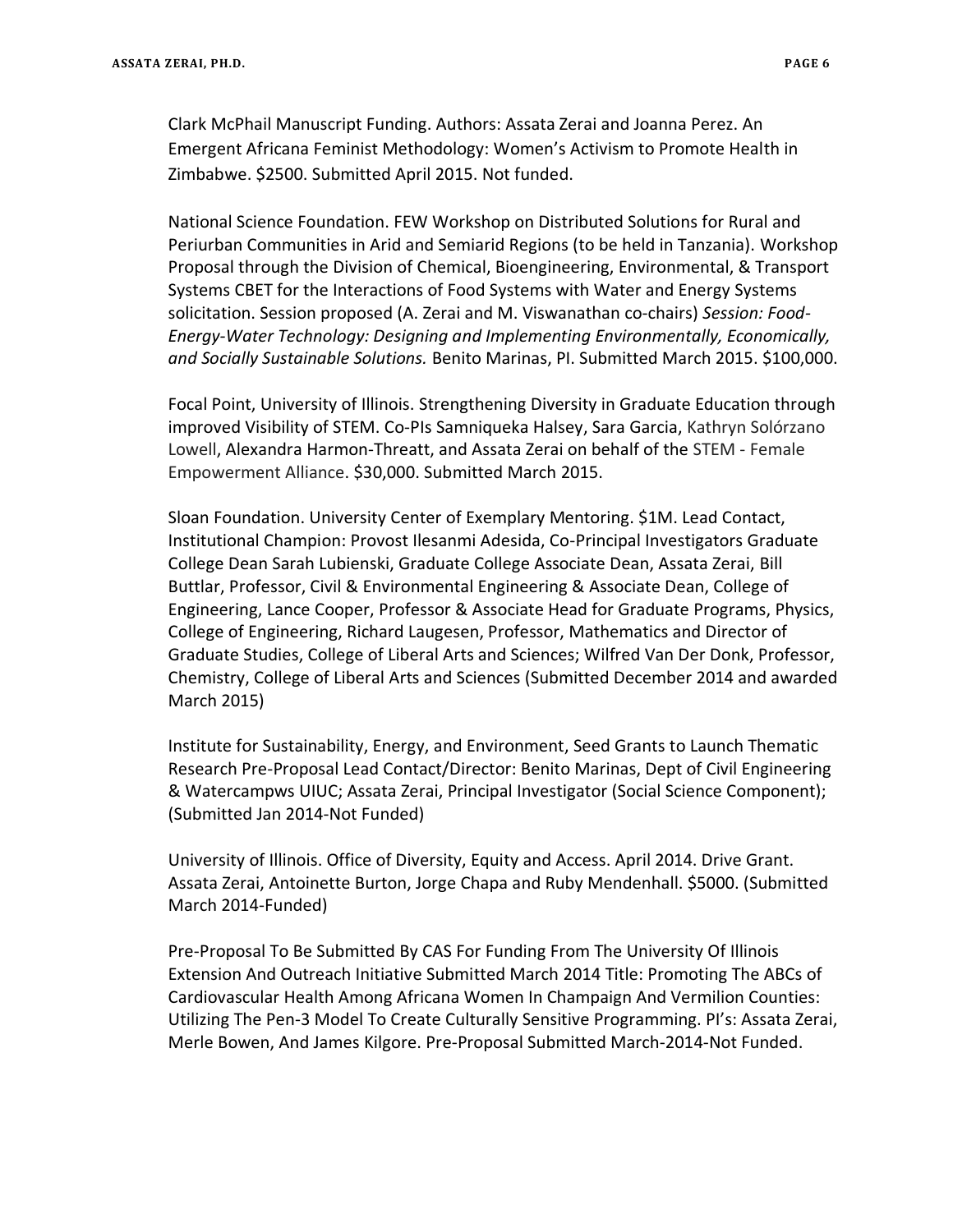Engineering Research Center for Transformative Sanitation Technologies (Tsant) Nsf Program Announcement/Solicitation Number 13-560 Lead Contact/Director: Benito Marinas, Dept of Civil Engineering & Watercampws UIUC; Assata Zerai, Principal Investigator (Social Science Component); (Submitted July 2013-Not Funded)

Global Network For Sustainable Safe Water (SWGN) USAID Request For Application (RFA): RFA-0AA-12-000004 Lead Contact/Director: Benito Marinas, Dept of Civil Engineering & Watercampws UIUC; Assata Zerai, Principal Investigator (Social Science Component); Pre-Proposal Chosen for submission to USAID. (Submitted Aug 2012-Not Funded)

Global Network For Sustainable Safe Water (SWGN) National Science Foundation-Sustainability Research Networks Competition (NSF 11-574); Lead Contact/Director: Benito Marinas, Dept of Civil Engineering & Watercampws UIUC; Assata Zerai, Principal Investigator (Social Science Component); Pre-Proposal to NSF; \$8m (Submitted April 2012-Not Funded)

Safe Global Water Consortium Center (SGWCC) USAID Lead Contact/Director: Benito Marinas, Dept of Civil Engineering & Watercampws UIUC; Assata Zerai, Principal Investigator (Social Science Component); \$25m-Not Funded)

Sustainable Safe Global Water Integrative Graduate Education and Research Traineeship Program NSF Lead Contact/Director: Benito Marinas, Dept of Civil Engineering & Watercampws UIUC; Assata Zerai, Principal Investigator (Social Science Component); \$3.5m (Submitted 2011-Not Funded)

Safe Global Water Science and Technology Center NSF Lead Contact/Director: Benito Marinas, Dept of Civil Engineering & WATERCAMPWS UIUC; Assata Zerai, Principal Investigator (Social Science Component); \$25m (Submitted 2011-Not Funded)

# **SELECTED PUBLICATIONS**

## **BOOKS:**

Zerai, Assata and Brenda Sanya, editors (in press) *Safe Water, Sanitation and Early Childhood Malnutrition in East Africa: An Africana Feminist Analysis of the lives of Women and Children in Kenya, Tanzania and Uganda.* Rowman and Littlefield, Lexington Books.

Zerai, Assata (2016) *Intersectionality in Intentional Communities: The Struggle for Inclusivity in Multicultural U.S. Protestant Congregations*. Lanham, MD: Rowman and Littlefield, Lexington Books*.*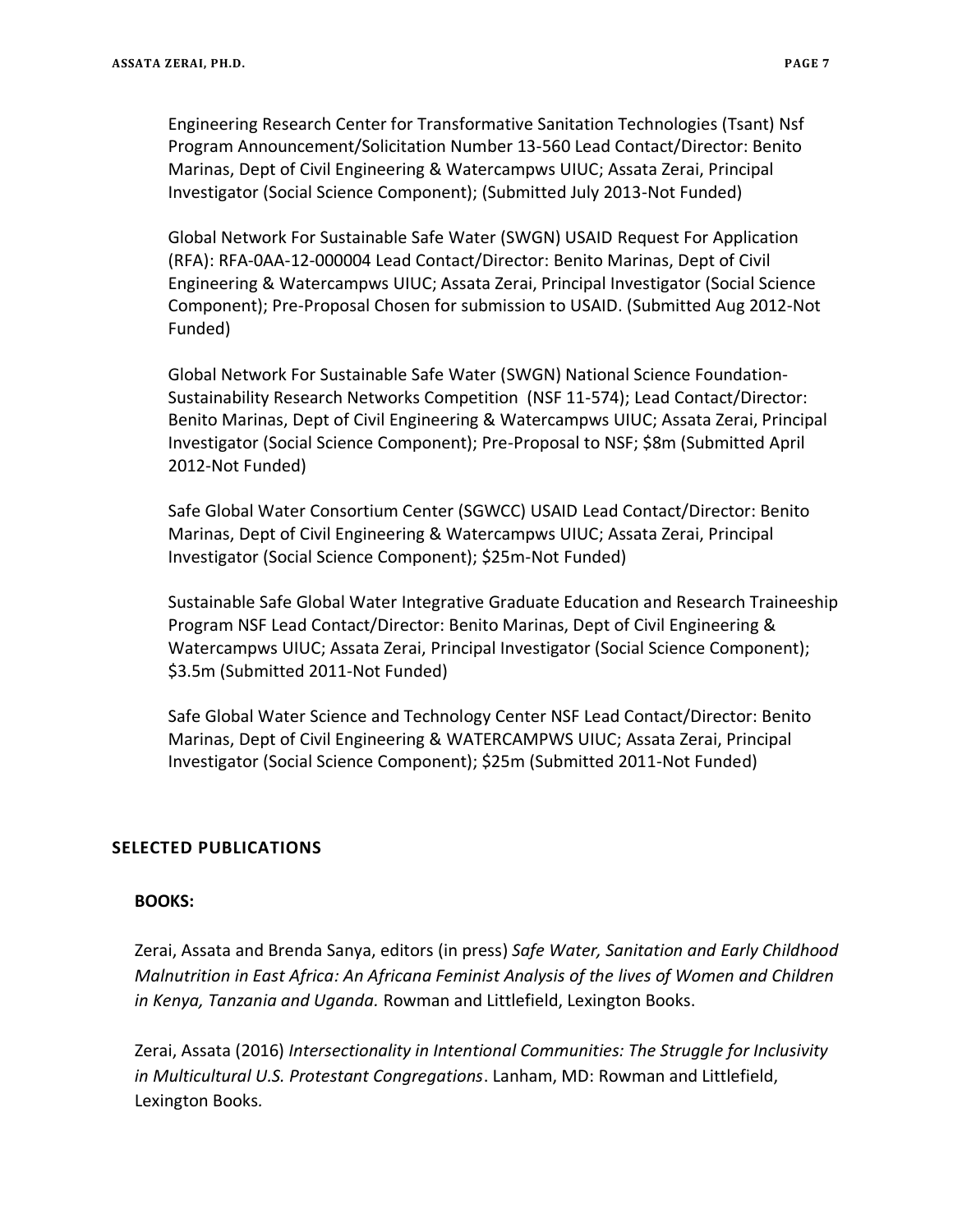Zerai, Assata (forthcoming) *African Women, ICT and Neoliberal Politics: The Challenge of Gendered Digital Divides to People-Centered Governance.* Contract with Routledge Press*.*

Zerai, Assata (2014) *Hypermasculinity and State Violence in Zimbabwe: An Africana Feminist Analysis of Maternal and Child Health. Trenton, NJ: Africa World Press.*

Zerai, Assata and Rae Banks (2002) *Dehumanizing Discourse, Law and Policy in America: A Crack Mother's Nightmare. London: Ashgate Publishing Limited. Interdisciplinary Research Series in Ethnic, Gender and Class Relations.* 

# **ARTICLES:**

Zerai, Assata (2017) "Millennium Development Goals Shortfalls in Zimbabwe: Access to Water and Sanitation, and Early Childhood Morbidity". *Development Southern Africa.*

Zerai, Assata, Joanna Perez, and Chenyi Wang (2016) "A Proposal for Expanding Endarkened Transnational Feminist Praxis: Creating a Database of Women's Scholarship and Activism to Promote Health in Zimbabwe" *Qualitative Inquiry*. August 12, 1016, doi: 10.1177/1077800416660577

Brown, Nicole, Ruby Mendenhall, Michael Black, Mark Van Moer, Ismini Lourentzou, Assata Zerai, and Karen Flynn (2016) "Mechanized Margins to Digitized Center: Black Feminism's Contributions to Combatting Erasure within the Digital Humanities" *International Journal of Humanities and Arts Computing.*

Mendenhall, R. Brown, N.M., R. Black, M.L. Van Moer, M., Lourentzou, I., Flynn, K, McKee, M., Zerai, A. 2016. Rescuing Lost History: Using Big Data to Recover Black Women's Lived Experiences. Extreme Science and Engineering Discovery Environment (XSEDE) Proceedings of the XSEDE 16 Conference on Diversity, Big Data and Science at Scale Article No. 56.

Zerai, Assata (2011) "An Assessment of Afro-Centricism, Color-Blind Ideology, and Intersectionality: Three Models of Internal Christian Congregational Cohesion" *Race, Gender and Class***.** Volume 18, Number 1-2, 2011.

Zerai, Assata (2010) "A black feminist critique of American religious anti-war (dis)engagements" *Works and Days.* 57/58 (Volume 29, Nos. 1 & 2): 241-263.

Zerai, Assata (2010) "To be Politically Relevant and Tolerant: A Comparative Analysis of Christian Evangelical Internal Discussions of the 2008 Presidential Election" *Race, Gender and Class* Volume 17, Nos. 3 & 4.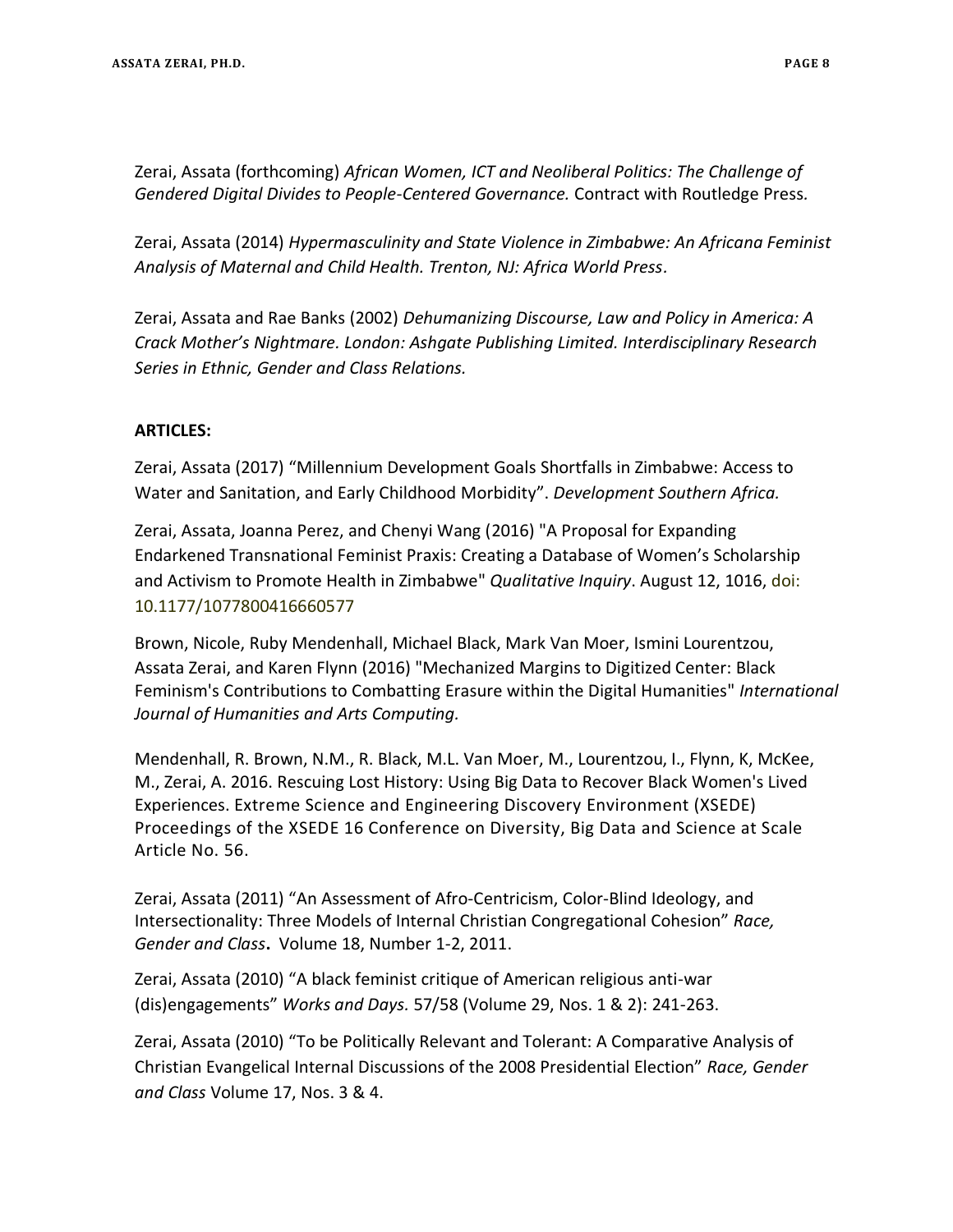Lee, Heather and Assata Zerai (2010) "Everyone Deserves Services No Matter What": Defining Success in Harm Reduction Based Substance Abuse Treatment" *Substance Use & Misuse*. 45:2411–2427.

Zerai, Assata (2008) "Black Feminism" in Richard Schaefer, General Editor, *Encyclopedia Race, Ethnicity & Society.* Sage Press.

Kalipeni, Ezekiel, Joseph Oppong; and Assata Zerai (2007), "HIV/AIDS, gender, agency and empowerment issues in Africa" *[Social Science & Medicine.](http://www.sciencedirect.com/science/journal/02779536)* [Volume 64, Issue 5,](http://www.sciencedirect.com/science?_ob=PublicationURL&_tockey=%23TOC%235925%232007%23999359994%23643811%23FLA%23&_cdi=5925&_pubType=J&view=c&_auth=y&_acct=C000050221&_version=1&_urlVersion=0&_userid=10&md5=432d2774be5cddb411f104a072018a1e) March 2007, 1015-1018.

Zerai, Assata and Zakia Salime (2006) "A Black Feminist Analysis of Responses to War, Racism, and Repression" *Critical Sociology.* 32 (2-3) 503-526.

Zerai, Assata and Horace Campbell (2005) "The Black Radical Congress and Black Feminist Organizing" *Socialism and Democracy.* 19 (2): 147-156.

Zerai, Assata and Rae Banks (2002) "African-American Mothers and Substance Abuse: Punishment over Treatment?" *Journal of the Sexuality Information and Education Council of the United States* 30(3) 26-29.

Zerai, Assata (2002) "Models for Unity between Scholarship and Grassroots Activism." *Critical Sociology* 28(1/2): 201-216.

Zerai, Assata and Amy Ong Tsui (2001) "The Relationship between Prenatal Care Use and Subsequent Modern Contraceptive Use in Bolivia, Botswana, Egypt and Thailand". *African Journal of Reproductive Health*, pp. 5(2): 68-83

Zerai, Assata (2000) "Agents of Knowledge and Action: Selected Africana Scholars and their Contributions to the Understanding of Race, Class and Gender Intersectionality" *Cultural Dynamics* 12(2): 182-222.

Zerai, Assata and Rae Banks (1999) "Maternal Cocaine Use and Infant Survival: Interrogating the Intersection of Race, Class and Gender" *Race, Gender and Class*: *An Interdisciplinary and Multicultural Journal* 6(2): 99-129.

Zerai, Assata (1997) "Preventive Health Strategies and Infant Survival in Zimbabwe" (reprinted) *Africa Development* 22(2):101-129.

Zerai, Assata (1996) "Preventive Health Strategies and Child Survival in Zimbabwe" *African Population Studies* 11:29-62.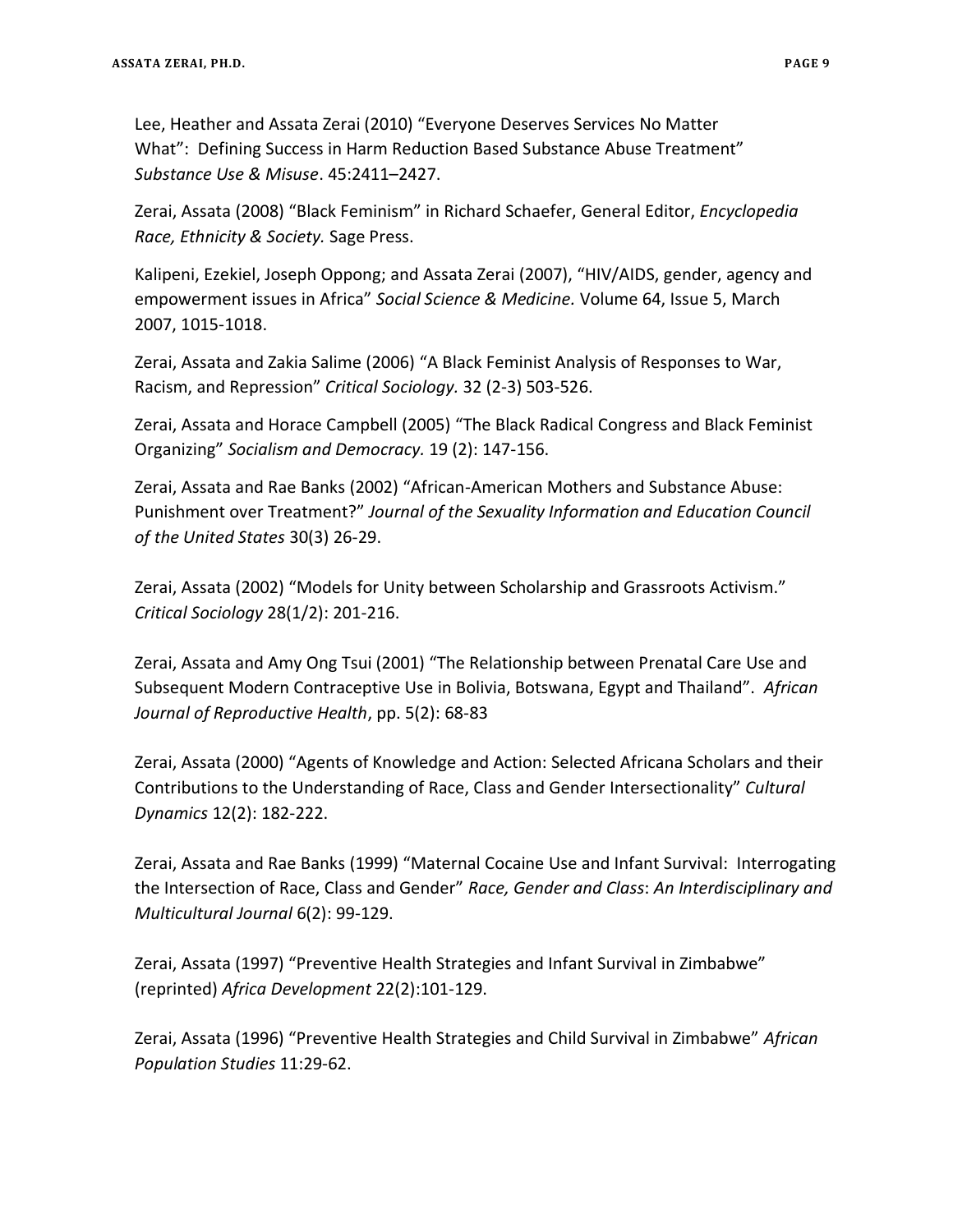Odimegwu, Clifford O. and Assata Zerai (1996) "Understanding the Proximate Determinants of Fertility of a Nigerian Ethnic Group" *Genus* 52 (3-4) 67-87.

## **BOOK CHAPTERS:**

Zerai, Assata (2000) "'Making a Way Outta No Way': Grandparenting Cocaine Exposed Grandchildren" in Madonna Harrington Meyer (editor) *Care Work: Gender, Labor and Welfare States*, chapter 17, pp. 270-292. New York: Routledge.

Banks, Rae and Assata Zerai (1997) "Maternal Drug Abuse and Infant Health: A Proposal for a Multilevel Model" *African Americans and the Public Agenda: The Paradoxes of Public Policy* edited by Cedric Herring, 53-67. Newbury Park, CA: Sage.

## **JOURNAL SPECIAL ISSUES:**

*Ethnographic Analyses of Race, Class, Gender, Sexuality & Christianity* (2010) edited by Assata Zerai, and Sandra Weissinger Special Issue of *Women, Gender and Families of Color*

*HIV/AIDS in Africa: Gender, Agency and Empowerment*, edited by Ezekiel Kalipeni, Joseph Oppong and Assata Zerai; Special Issue of *Social Science and Medicine*)*,* Volume 64, Issue 5, March 2007.

# **BOOK REVIEWS:**

Zerai, Assata 2003. Review of *The African Diaspora: African Origins and New World Identities* by Isidore Okpewho, Carole Boyce Davies, and Ali A. Mazrui (eds), (Bloomington: Indiana University Press, 2001 xxviii +566pp). *Ethnic and Racial Studies*. Volume 26 (2).

Zerai, Assata 2000. Review of *On Our Own Terms: Race, Class, and Gender in the Lives of African American Women* by Leith Mullings, and *Ensuring Inequality: The Structural Transformation of the African American Family* by Donna L. Franklin. *Signs: Journal of Women in Culture and Society* 26(1): 274-276.

Zerai, Assata 1996. Review of *Lies My Teacher Told Me: Everything Your American History Textbook Got Wrong* written by James W. Loewen (New York, NY: The New Press. 1995 372 pp) *Humanity & Society* Volume 20 (3): 135-137.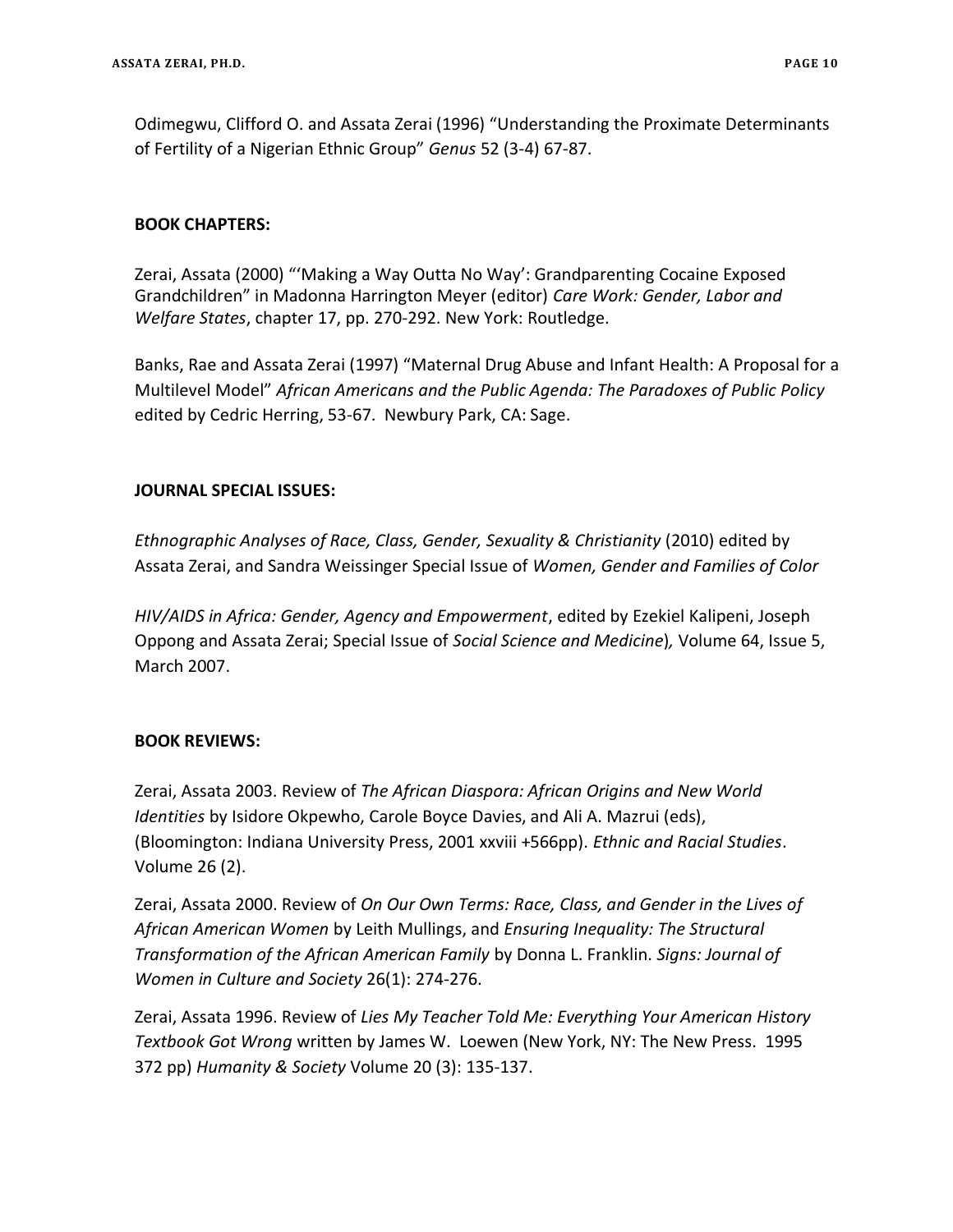#### **ENCYCLOPEDIA ENTRIES:**

Zerai, Assata (forthcoming) "Project 500", the Special Educational Opportunities Program (SEOP).

Zerai, Assata 2008. "Black Feminism" in Richard Schaefer, General Editor, *Encyclopedia Race, Ethnicity & Society.* Sage Press.

#### **UNDER REVIEW:**

Zerai, Assata (under review) "In the Traditions of Professor Victor C. Uchendu and Professor Ifi Amadiume: African women, digital divides, and the mobile ecosystem, An Africana Feminist Perspective". Special issue to commemorate the 50th anniversary of the release of Professor Victor Uchendu's *The Igbo of Southeastern Nigeria*. *West Africa Review submitted November 2016.*

Loren Henderson, Assata Zerai and Rebecca Morrow (under review) Intimate Partner Violence and HIV Status among Ever-Married and Cohabiting Zimbabwean Women: An Examination of Partners' Traits (Journal of Eastern African Studies)—submitted May 2017

#### **HONORS AND AWARDS**

Big-Ten Academic Alliance (Formerly CIC), Academic Leadership Program Fellowship 2017-18

Ebony Excellence Awards 2016 Outstanding Contributions to the Field Award, Bruce Nesbitt African American Cultural Center, University of Illinois; April 2016

International Women's Day Award, U of I Women's Resources Center and Office of Inclusion and Intercultural Relations for work on behalf of women internationally; March 2016

Larine Y. Cowan Leadership in Diversity Award, University of Illinois; November 2015

"Incomplete List Of Instructor Rated As Excellent By Their Students" UIUC Recognition ; 2006, 2007, 2008, 2009, 2010, 2011, 2012, 2013, 2014, 2015

#### **FELLOWSHIPS**

Center for Democracy in a Multiracial Society Fellowship (UIUC) 2003 – 2004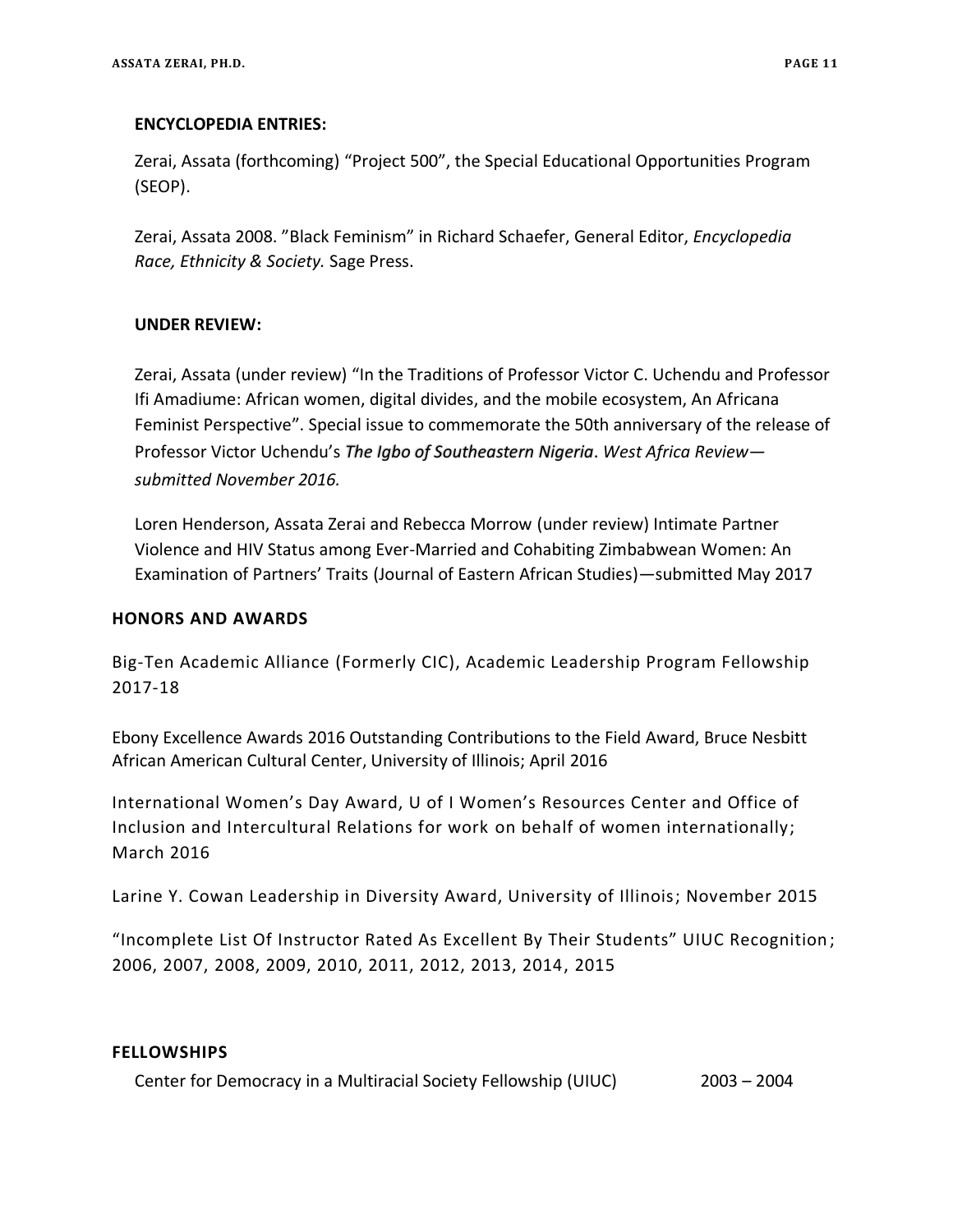| National Development Research Institute Fellowship | $2003 - 2004$ |
|----------------------------------------------------|---------------|
| Andrew Mellon Foundation Post-doctoral Fellowship  | 1993 -- 1994  |

#### **LANGUAGES**

English – Native Language Spanish and Kiswahili – speak, read, and write with basic competence

**MEMBERSHIPS AND NOTABLE SERVICE** (Note: Committee/service details and full list of editorial/review board service, available on request.)

African Studies Association African Studies Association Women's Caucus American Sociological Association Association of Black Sociologists ASWAD: Association for the Worldwide Study of the African Diaspora Women, Gender, and Families of Color, Editorial Board American Sociological Association, Rose Series Editorial Board Drug Policy Alliance

## **RECENT AND FORTHCOMING CONFERENCE PRESENTATIONS**

Zerai, Assata. Safe Water, Sanitation and Early Childhood Malnutrition in East Africa: An Africana Feminist Analysis of the lives of Women and Children in Kenya, Tanzania and Uganda. Author Meets Critic Session at African Studies Association. Proposed for November 2017.

Zerai, Assata. African Women and the Challenge of Gendered Digital Divides to People-Centered Governance. Association of Black Sociologists. August 2017. African Women and the Challenge of Gendered Digital Divides to People-Centered Governance.

Zerai, Assata. African Women and the Challenge of Gendered Digital Divides to People-Centered Governance. ASWAD Conference. 2017.

Zerai, Assata. Equity and Diversity: Leading for a Culture of Inclusiveness. Presentation to the AAUW of Illinois 93<sup>rd</sup> State Convention. Champaign, Illinois. May 2017.

Zerai, Assata. Safe Water, Sanitation and Early Childhood Malnutrition in East Africa: An Africana Feminist Analysis of the lives of Women and Children in Kenya, Tanzania and Uganda. African Studies Association. November 2016.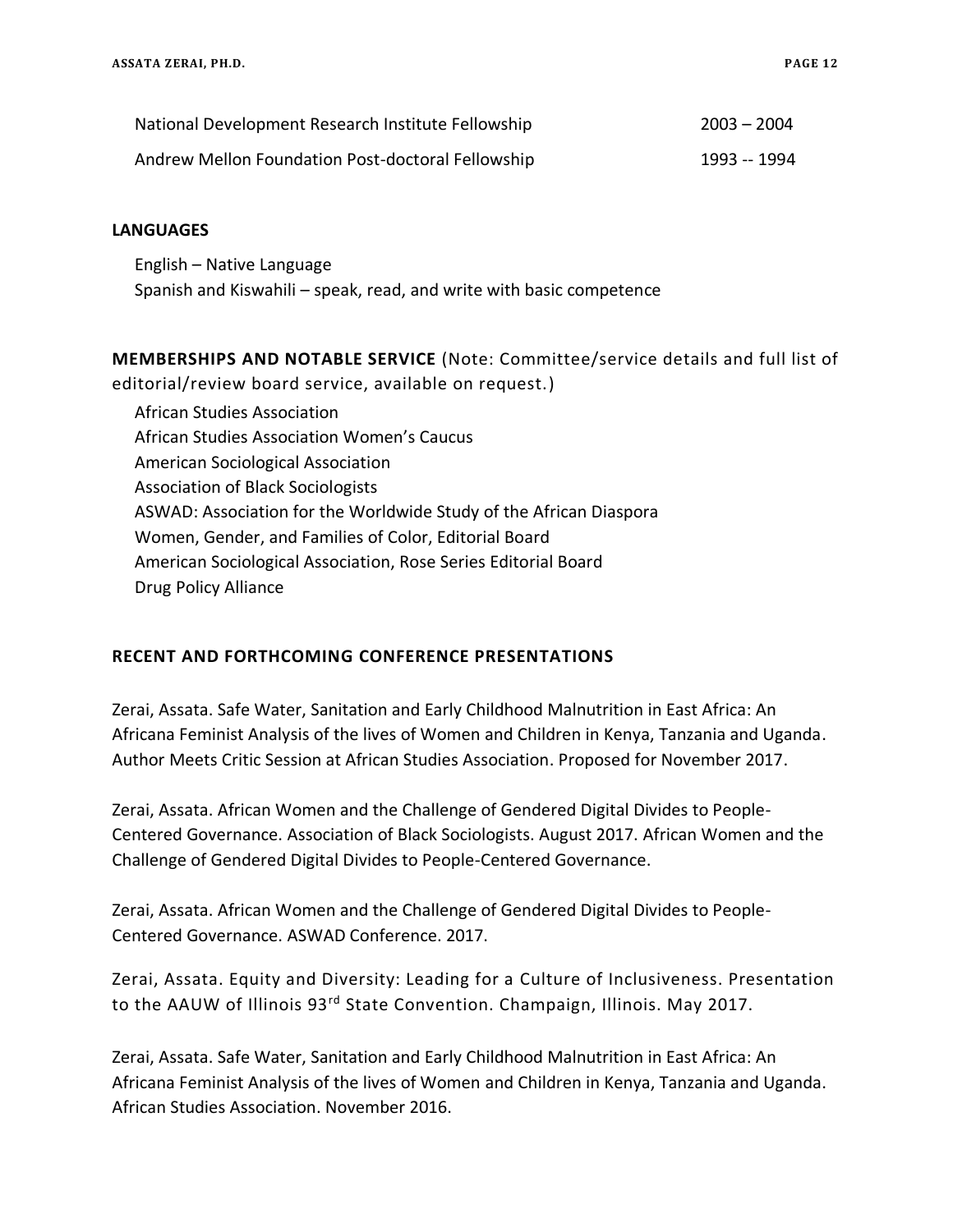Zerai, Assata. Hypermasculinity, State Violence, and MDG Shortfalls: Water, Sanitation, and Child Morbidity in Zimbabwe. American Sociological Association. Accepted. August 2016.

Zerai, Assata. The Struggle for LGBTQ Inclusivity in a Campus Presbyterian Church. International Congress of Qualitative Inquiry. University of Illinois. May 2016.

Zerai, Assata Intersectionality in Intentional Communities: The Struggle for Inclusivity in a Multicultural U.S. Protestant Congregation, 1940-1980 Oxford Symposium on Religious Studies. March 2016.

Zerai, Assata. *African Diaspora Studies: Power, Land, and the Flow of Ideas*. ASWAD Conference, Panel Organizer. Charleston, SC. 4-7 November 2015.

Zerai, Assata. Feminisms of the African Diaspora and their Implications for Social Analysis and Activism. ASWAD Conference Charleston, SC. 4-7 November 2015.

Zerai, Assata *Gender, Ethnicity and Inequality in Health: East and Southern African Contexts*. Association of Black Sociologists Conference, Panel Organizer. Chicago. August 2015.

Zerai, Assata Ethnicity, Inequality and Health Differentials in Selected African Countries. Association of Black Sociologists Conference. Chicago. August 2015.

Loren Henderson, Assata Zerai, and Rebecca Morrow HIV among Married Women in Zimbabwe: The Role of Spousal Violence and Husband Characteristics. Association of Black Sociologists Conference. Chicago. August 2015.

Zerai, Assata and Rebecca Morrow Gender as Social Structure and its Potential Impact on Safe Water and Sanitation Technologies in East Africa: An Africana Feminist Analysis. Association of Black Sociologists Conference. Chicago. August 2015.

Zerai, Assata and Arianna Jenkins East African Women's Perspectives on Health and Environment. Association of Black Sociologists Conference. Chicago. August 2015.

Zerai, Assata Hypermasculinity, State Violence, and MDG Shortfalls: Water, Sanitation, and Child Morbidity in Zimbabwe. Health in Africa and the Post-2015 Millennium Development Goals Conference, UIUC 20-22 May 2015.

Zerai, Assata Intersectionality and Racial Structure in an Inclusive Presbyterian Church. International Congress of Qualitative Inquiry. University of Illinois. May 2015.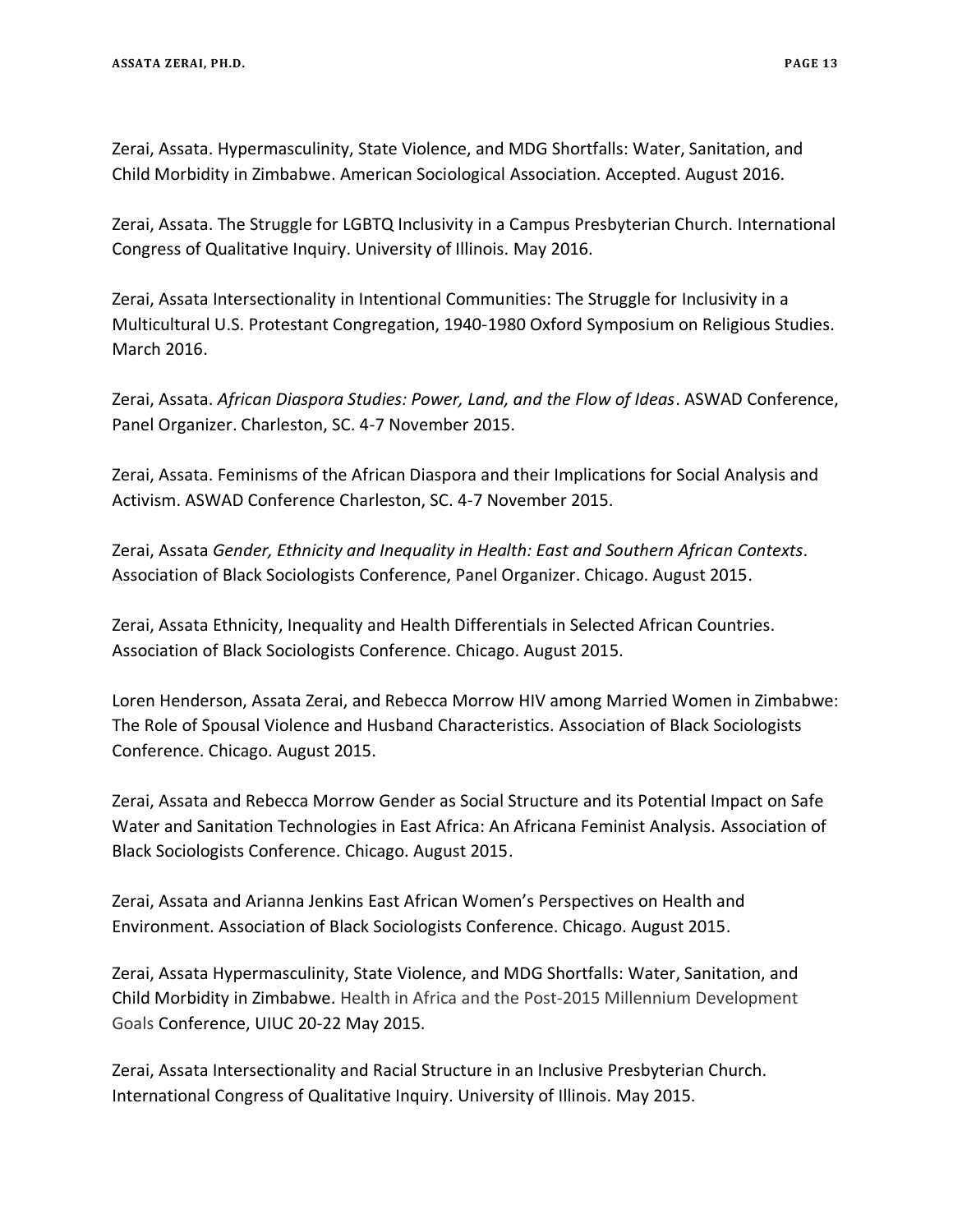Zerai, Assata Keynote Address: Feminism and Health Activism in Zimbabwe. Symposium for the Zimbabwe's  $35<sup>th</sup>$  Celebration, Cazenovia College April  $10<sup>th</sup> - 12<sup>th</sup>$ , 2015.

Zerai, Assata Hypermasculinity, State Violence, and Family Well-Being: Water, Sanitation, and Child Health in Zimbabwe. African Studies Association Conference. Indianapolis, IN 20-23 November 2014.

Zerai, Assata An Emergent Africana Feminist Methodology: Health and Social Support in Zimbabwe. International Congress of Qualitative Inquiry. University of Illinois. May 2014.

Zerai, Assata and Rebecca Morrow "Africana Feminist assessment of safe water and sanitation technologies in Africa." Poster at Water Day Conference, University of Illinois. April 2014.

Zerai, Assata Zerai, Assata "Safe Water and Sanitation in Zimbabwe and their effects on Child Health" Midwest Political Science Association Meeting. Chicago, IL. April 2014.

Zerai, Assata **(**panel organizer, presenter & discussant, session: Intersectional Perspectives of the Family, organized with Sandra Weissinger) "Hypermasculinity and State Violence in Zimbabwe Undermining Family Wellbeing: An Africana Feminism Analysis of Maternal and Child Health." Association of Black Sociologists Meetings; New York, NY. August 2013.

Zerai, Assata Gender as Social Structure in East Africa and its Potential Impact on Safe Water Technologies. Safe Global Water and Sanitation Summit. Arusha, Tanzania. February 2013

Zerai, Assata (panel organizer, presenter & discussant, session: *Changing Contexts and Diverse Family Formations***,** organized with Sonali Ghosh) "SADC Families' Health Seeking, Challenges during Times of Economic and Political Crisis", Association of Black Sociologists Meetings; August 2010.

Zerai, Assata (panel organizer, presenter & discussant) "Globalization and the effects on life chances in Southern and Eastern Africa (SADC)" Global Studies Conference, Busan, South Korea; 21-23 June 2010.

Zerai, Assata and Ndimande Bekisizwe "A Transnational Analysis of Educational Inequality in South Africa, Botswana and Zimbabwe", Global Studies Conference, Busan, South Korea; 21-23 June 2010.

Zerai, Assata "Afro-Centricism, Color-Blind Ideology, and Intersectionality: Three Models of Christian Church Unity"(panel organizer, presenter & discussant; session: *Ethnographic Analyses of Race, Class, Gender, Sexuality & Christianity*, organized with Sandra Weissinger) Congress of Qualitative Inquiry Champaign IL; May 2010.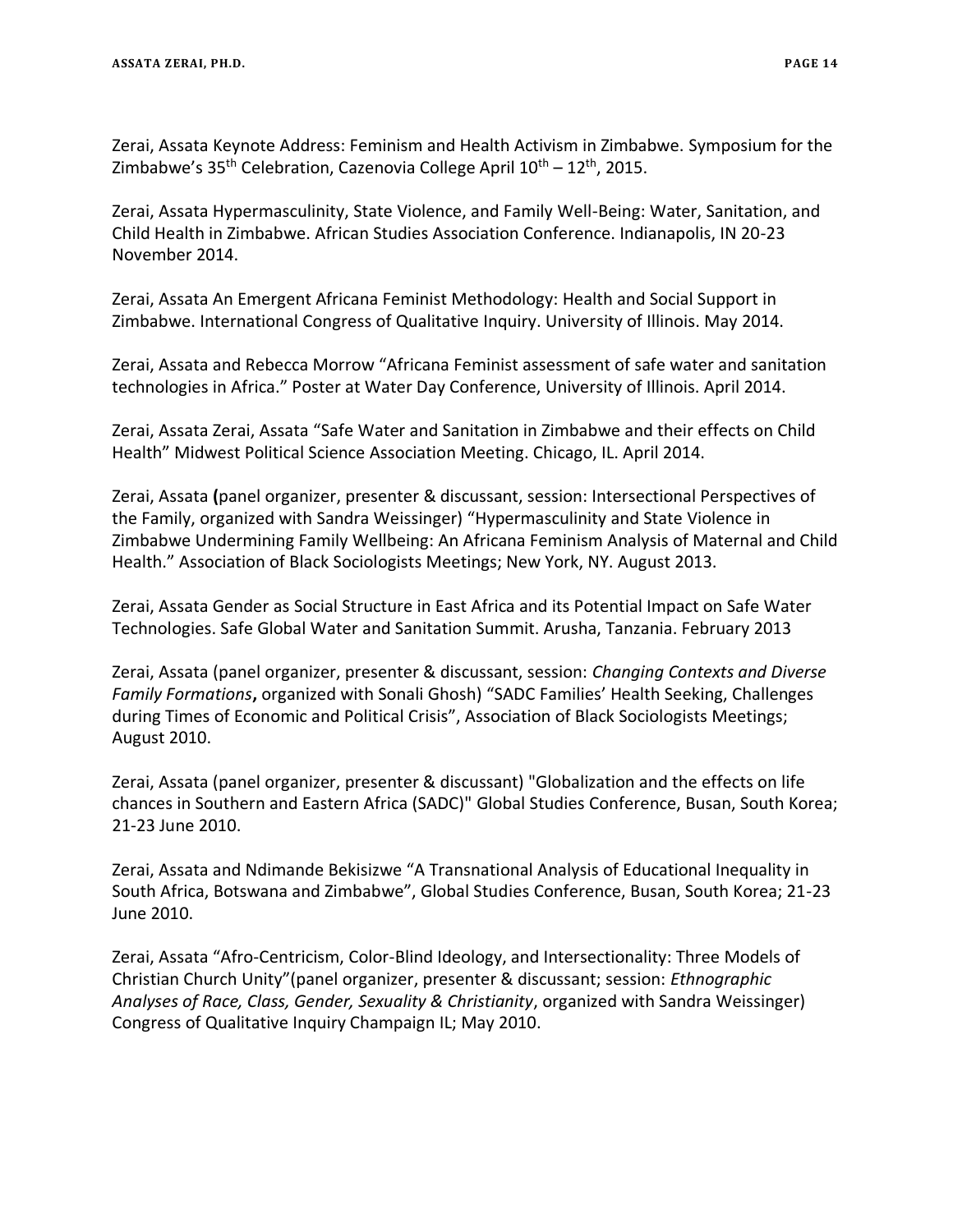Zerai, Assata "To be Politically Relevant and Tolerant: A Comparative Analysis of Christian Evangelical Internal Discussions of the 2008 Presidential Election" Race, Gender and Class Conference New Orleans LA; February 2010.

Zerai, Assata (presider and discussant) "Family and Kinship in Economically Challenged Families" American Sociological Association CA; August 2009.

Zerai, Assata (panel organizer, presenter & discussant *Ethnographic Analyses of Race, Class, Gender, Sexuality & Religion*) "A Black Feminist Critique Of American Religious Anti-War (Dis)Engagements" Association of Black Sociologists Meetings New Orleans, LA; June 2009.

Zerai, Assata (panel organizer, presenter & discussant, session *Ethnographic Analyses of Race, Class, Gender, Sexuality & Religion*) "To be Politically Relevant and Tolerant: A Comparative Analysis of Christian Evangelical Internal Discussions of the 2008 Presidential Election" Congress of Qualitative Inquiry Champaign IL; May 2009

Zerai, Assata "Addressing Spousal Communication Concerning HIV in Zimbabwe: Applications of African Feminism" in UIUC Colloquium entitled "*HIV/AIDS in Africa: Gender, Agency and Empowerment"*, April 2004

Zerai, Assata and Rae Banks *Dehumanizing Discourse: Anti-Drug Law and Policy in America: A "Crack Mother's" Nightmare* featured in an author meets critics session at the Association of Black Sociologists conference August 2004 San Francisco, CA.

Zerai, Assata "The 'Crack Baby' as an Outcome of the War of Drugs: The Link Between Inadequate Access to Prenatal Care and Low Birth Weight" Drug Policy Alliance Conference November 2004.

Zerai, Assata "The 'Crack Baby' as an Outcome of the War of Drugs: The Impact" Drug Policy Alliance Conference November 2003.

Zerai, Assata "Dehumanizing Discourse, Anti-Drug Law and Policy in America: A "Crack Mother's" Nightmare. Taking Drug Users Seriously. Opening Plenary. December 2002.

Zerai, Assata and Rae Banks "Confronting Hostile Environments: Courageous Women Providing Health and Healing". Association of Black Sociologists. August 2002.

# **SELECTED INVITED PRESENTATIONS:**

Zerai, Assata. **Keynote**. Hypermasculinity, State Violence, and MDG Shortfalls: Water, Sanitation, and Child Morbidity in Zimbabwe. Conference on Family Demography in Africa and Post-2015 Development Agenda. *University of the Witwatersrand, Johannesburg, South Africa, 25-28 June 2016.*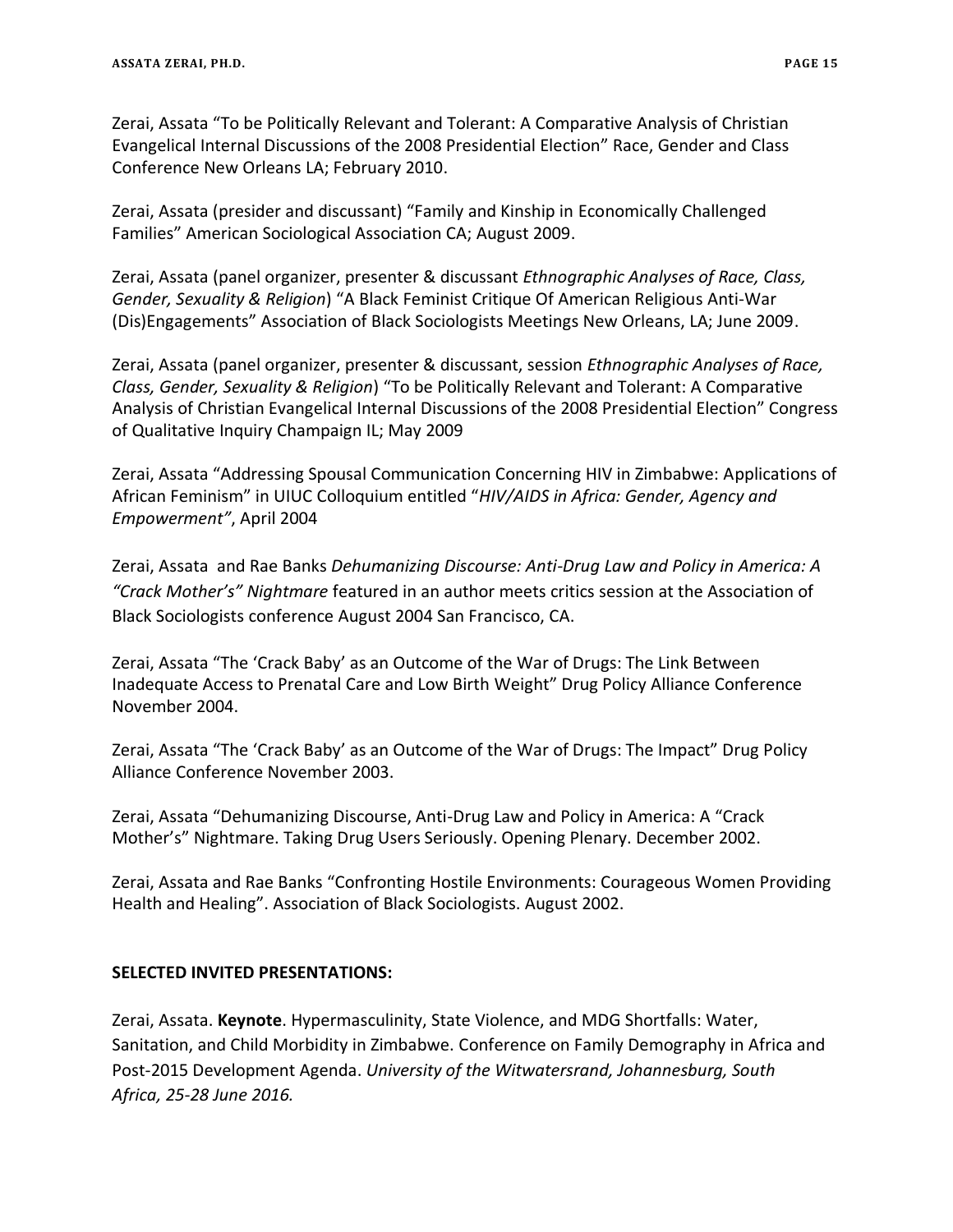Zerai, Assata. **Keynote.** In the Traditions of Professor Victor C. Uchendu and Professor Ifi Amadiume, A Proposal for Expanding African Transnational Feminist Praxis: Creating a Database of Women's Scholarship Concerning Women's Health in Zimbabwe. Symposium to commemorate the 50th anniversary of the release of Professor Victor Uchendu's The Igbo of Southeastern Nigeria. 2 May 2016. Virginia Polytechnic Institute and State University.

Zerai, Assata "African women, digital divides, and the mobile ecosystem: Africana Feminist Perspectives" Cell Phone Slam! Illinois Program on Research in the Humanities 9 March 2016. University of Illinois.

Zerai, Assata "Considering Issues of Women's Rights and International Development: Scholarship and Activism to Promote Health in Zimbabwe" Women and Gender in Global Perspective Presentation; 11 November 2015. University of Illinois.

Zerai, Assata "Hypermasculinity, State Violence, and MDG Shortfalls: Water, Sanitation, and Child Morbidity In Zimbabwe" Nutrition, Health and Gender in Sub-Saharan Africa Conference 12-13 November. University of Illinois.

Zerai, Assata "Hypermasculinity and State Violence in Zimbabwe: An Africana Feminism Analysis of Water, Sanitation and Child Morbidity" 30 October 2015. Northwestern University.

Zerai, Assata "Africana Feminist Social Scientific Research Approaches" Guest Lecture to African Bibliography Class. 12 October 2015.

Zerai, Assata Hypermasculinity and State Violence in Zimbabwe: An Africana Feminism Analysis of Water, Sanitation and Child Morbidity. African Students' Organization Conference. University of Illinois. April 2014. African Studies Brown bag talk. University of Illinois. November 2013.

Zerai, Assata "Dehumanizing Discourse" Invited Lecture, Session on Intersectionality and Law. Women's Law Society. University of Illinois, April 2014.

Zerai, Assata. African Studies Program, UIUC, "HIV in Zimbabwe and Los Angeles" October 2008.

Zerai, Assata "A Sociological Analysis of Music Convergences in American Christian Worship" Keynote Address Indianapolis, IN May 2008.

Zerai, Assata "Black Feminist Responses to War, Racism and Repression" UIUC IPRH panel on the War in Iraq, March 2004; Spelman College Atlanta, GA April 2004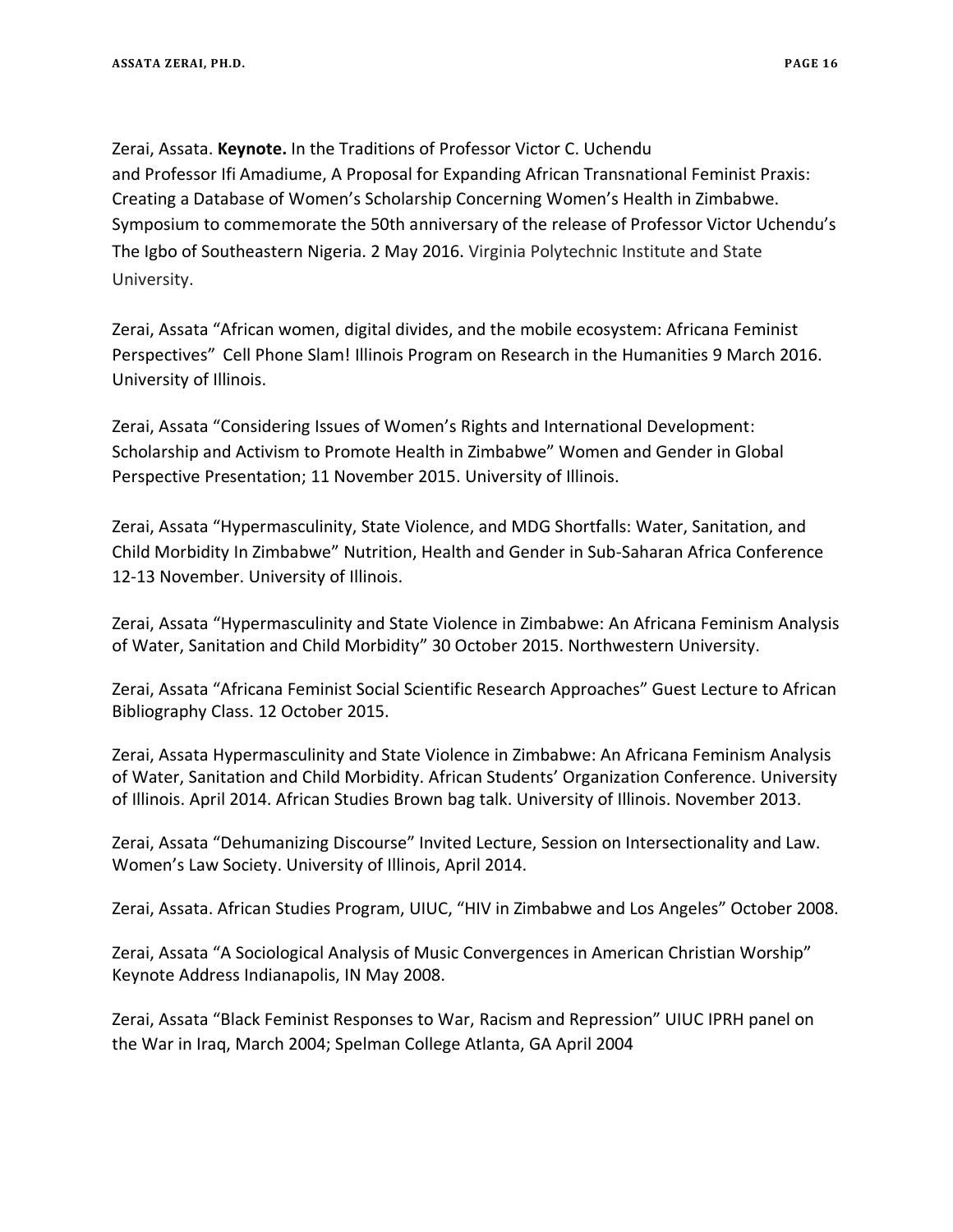Zerai, Assata "Confronting Hostile Environments: Courageous Women Providing Health and Healing" and "Understanding the Genesis of the Underweight 'Crack Baby'" UIUC Medical Scholars' Graduate Seminar, February 2003, 2004, 2005

Zerai, Assata "Drug Phobia, Intersectional Perspectives and Harm Reduction: Linking Inadequate Access to Prenatal Care and Low Birth Weight" Drug Policy Alliance Workshop November 2004.

Zerai, Assata. "Health Seeking Behavior in Times of Economic Crisis in Nigeria" African Studies Luncheon Series. Illinois State University. Bloomington, IL. February 2003.

Zerai, Assata. "Black Feminist Responses to War, Racism and Repression." St. Louis, MO. March 2003; Philadelphia, PA. Sept 2002.

Zerai, Assata. "The Role Played by Social Constructions of Sexuality and Womanhood" Guest lecture for AAS 540 Unsilencing Black Womyn's Voices: Meanings and Representations of Gender in African American/Africana Studies, Joint Consortium: Syracuse University, Cornell University and University of Binghamton. November 2001.

Zerai, Assata. "'Making a Way Outta No Way': Grandparenting Cocaine Exposed Grandchildren" Temple University. Philadelphia, PA January 2001; Wells College. Aurora, NY April 2001.

Zerai, Assata. "Activism as Guide: Women in the African Diaspora and their Intellectual Work on Domination and Resistance" National Women's Studies Association Meetings. Boston, MA. June 2000.

Zerai, Assata. "Sociology and Social Change: Scholarship and Activism in the 21<sup>st</sup> Century" Syracuse University Millennium Women: Faculty Milestones Series March 2000

Zerai, Assata. "The Quantitative Sociologist as Scholar Activist" Buffalo State College AKD Awards Banquet Keynote Address April 1997

Zerai, Assata. "Maternal Cocaine Use and Infant Survival: interrogating the Intersection of Race, Class and Gender" Cornell University Population and Development Program Department of Rural Sociology Brown Bag Seminar October 1996

Zerai, Assata. "Child Morbidity in Zimbabwe" Cornell University Population Dynamics Workshop December 1995

Zerai, Assata. "Preventive Health Strategies for Maternal and Child Survival in Developing Countries" Buffalo State College November 1994; and Syracuse University October 1994

Zerai, Assata. "Social Determinants of Infant Mortality and Growth Faltering in Zimbabwe" the University of Maryland November 1992; Carolina Population Center of the University of North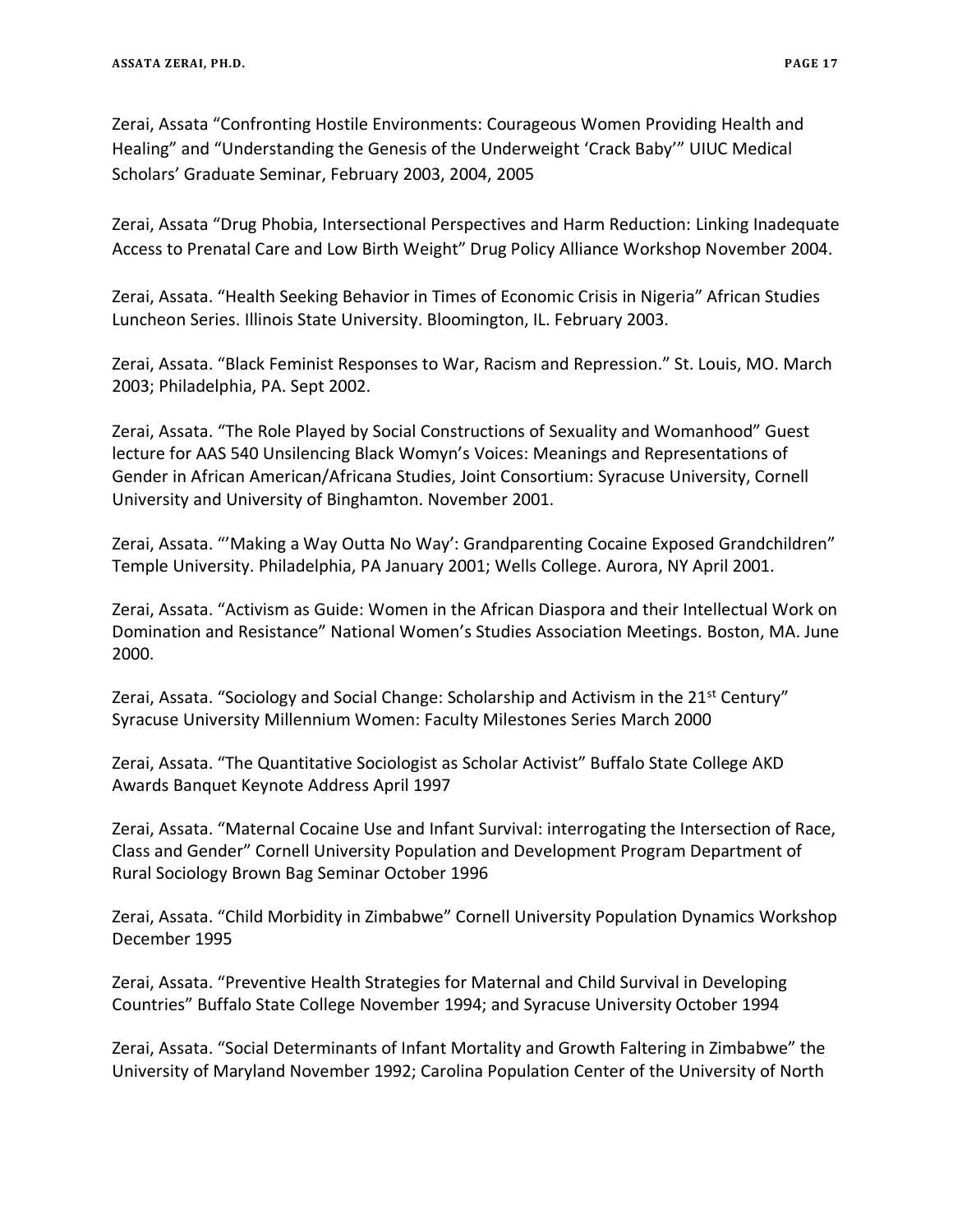Carolina April 1993; Department of Health Sciences at the Obafemi Awolowo University (Nigeria) November 1993

Zerai, Assata. "Child Survival in Nigeria" Obafemi Awolowo University (Nigeria) December 1993

Zerai, Assata. "Perinatal Mortality in Ile-Ife, Nigeria" in collaboration with Friday Okonofua in the Health Sciences seminar at the Obafemi Awolowo University (Nigeria) January 1994; a poster session of the Population Association of America, San Francisco April 1995

## **ADDITIONAL SERVICE**

Manuscript Reviewer:

Presses: University of California Press Pine Forge Press Prentice Hall Routledge Press

University of Illinois Service:

| Year     | Departmental, college and university service |
|----------|----------------------------------------------|
| August   | Director, Center for African Studies         |
| $2015 -$ |                                              |
| present  |                                              |